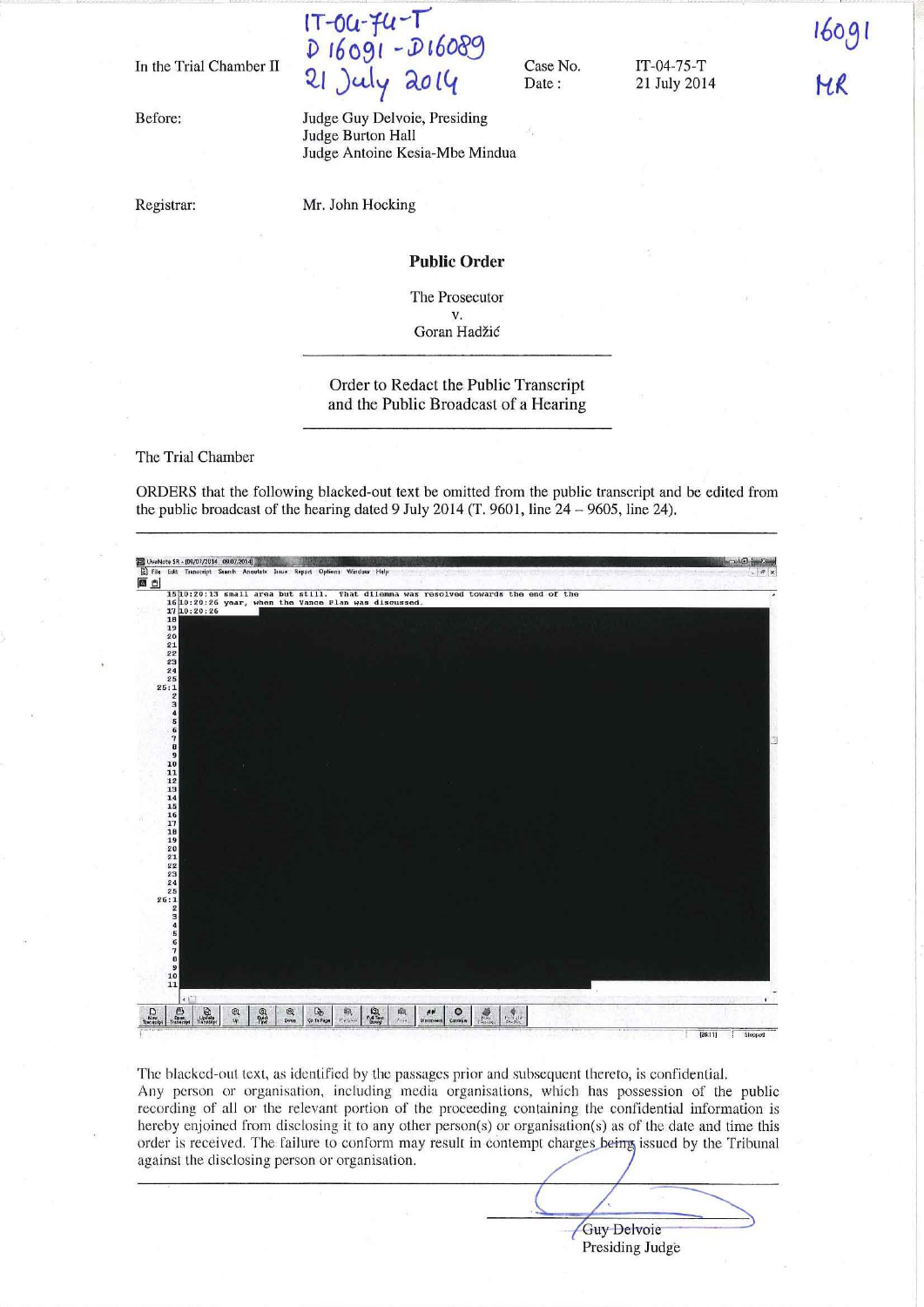In the Trial Chamber II

Case No. Date:

IT-04-75-T 21 July 2014 160g0

Before:

Judge Guy Delvoie, Presiding Judge Burton Hall Judge Antoine Kesia-Mbe Mindua

Registrar:

Mr. John Hocking

#### **Public Order**

The Prosecutor  $V_{\cdot}$ 

Goran Hadžić

## Order to Redact the Public Transcript and the Public Broadcast of a Hearing

The Trial Chamber

ORDERS that the following blacked-out text, transcript be omitted from the public transcript and be edited from the public broadcast of the hearing dated 9 July 2014 (T. 9601, line 24-9605, line 24).



The blacked-out text, as identified by the passages prior and subsequent thereto, is confidential. Any person or organisation, including media organisations, which has possession of the public recording of all or the relevant portion of the proceeding containing the confidential information is hereby enjoined from disclosing it to any other person(s) or organisation(s) as of the date and time this order is received. The failure to conform may result in contempt charges being issued by the Tribunal against the disclosing person or organisation.

> Guy Delvoie Presiding Judge